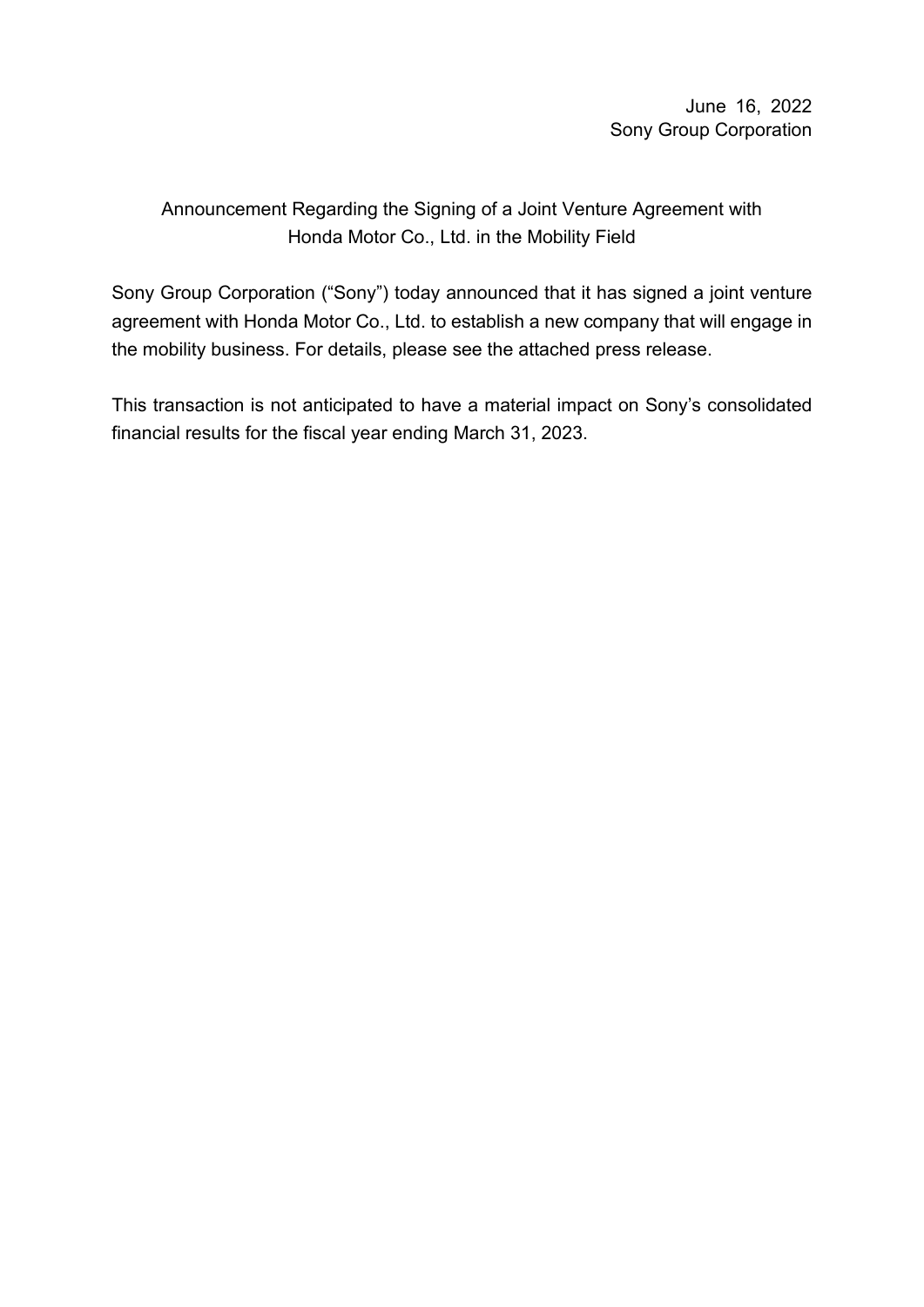



Sony Group Corporation Honda Motor Co., Ltd.

# **Sony and Honda Sign Joint Venture Agreement to Establish New Company, "Sony Honda Mobility Inc.", to Engage in Mobility Business**

June 16, 2022, Tokyo, Japan – Sony Group Corporation ("Sony") and Honda Motor Co., Ltd. ("Honda") announced today that they have signed a joint venture agreement to establish a new company to engage in the sale of high-value-added electric vehicles (EVs) and provide services for mobility. Today's announcement is the furtherance and result of discussion of a strategic alliance in the mobility field between the parties as announced in the joint press release entitled "Sony and Honda Sign Memorandum of Understanding for Strategic Alliance in Mobility Field" on March 4, 2022.

The new company will aim to bring together Honda's cutting-edge environmental and safety technologies, mobility development capabilities, vehicle body manufacturing technology and after-sales service management experience, with Sony's expertise in the development and application of imaging, sensing, telecommunication, network and entertainment technologies, to realize a new generation of mobility and services for mobility that are closely aligned with users and the environment, and continue to evolve going forward.

Sony and Honda plan to establish the new company within 2022 and to begin the sale of EVs and provision of services for mobility in 2025. The establishment of the new company and the start of business are subject to relevant regulatory approvals.

# New Company Overview (Planned)

| <u>NCW Company Overview (Fighted)</u> |                                                                                                                                                                                                                                                                                                                                        |
|---------------------------------------|----------------------------------------------------------------------------------------------------------------------------------------------------------------------------------------------------------------------------------------------------------------------------------------------------------------------------------------|
| Company name:                         | Sony Honda Mobility Inc.                                                                                                                                                                                                                                                                                                               |
| Location:                             | Tokyo, Japan                                                                                                                                                                                                                                                                                                                           |
| Capital:                              | 10 billion yen                                                                                                                                                                                                                                                                                                                         |
| Investment ratio:                     | Sony Group Corporation 50%, Honda Motor Co., Ltd. 50%                                                                                                                                                                                                                                                                                  |
| Members of the board:                 | Yasuhide Mizuno, Representative Director, Chairman and CEO<br>Izumi Kawanishi, Representative Director, President and COO<br>Shugo Yamaguchi, Director and Deputy President<br>Kojiro Okabe, Director and Executive Vice President<br>Manabu Ozawa, Director (Honda Motor Co., Ltd.)<br>Naoya Horii, Director (Sony Group Corporation) |

#### Comment from Kenichiro Yoshida, Representative Corporate Executive Officer, Chairman, President and CEO, Sony Group Corporation

"Based on our vision to 'make the mobility space an emotional one,' Sony's initiatives in the mobility business are centered around the three areas of safety, entertainment and adaptability. As we continue our learnings in these areas, we are excited to have met a partner, Honda, with extensive global achievements and knowledge, and to sign the joint venture agreement between the two companies. Going forward, we aim to contribute to the evolution of mobility by combining Honda's cutting-edge environmental and safety technologies, mobility development capabilities, vehicle body manufacturing technology and after-sales service management experience, with our expertise in imaging, sensing, telecommunication, network and entertainment technologies."